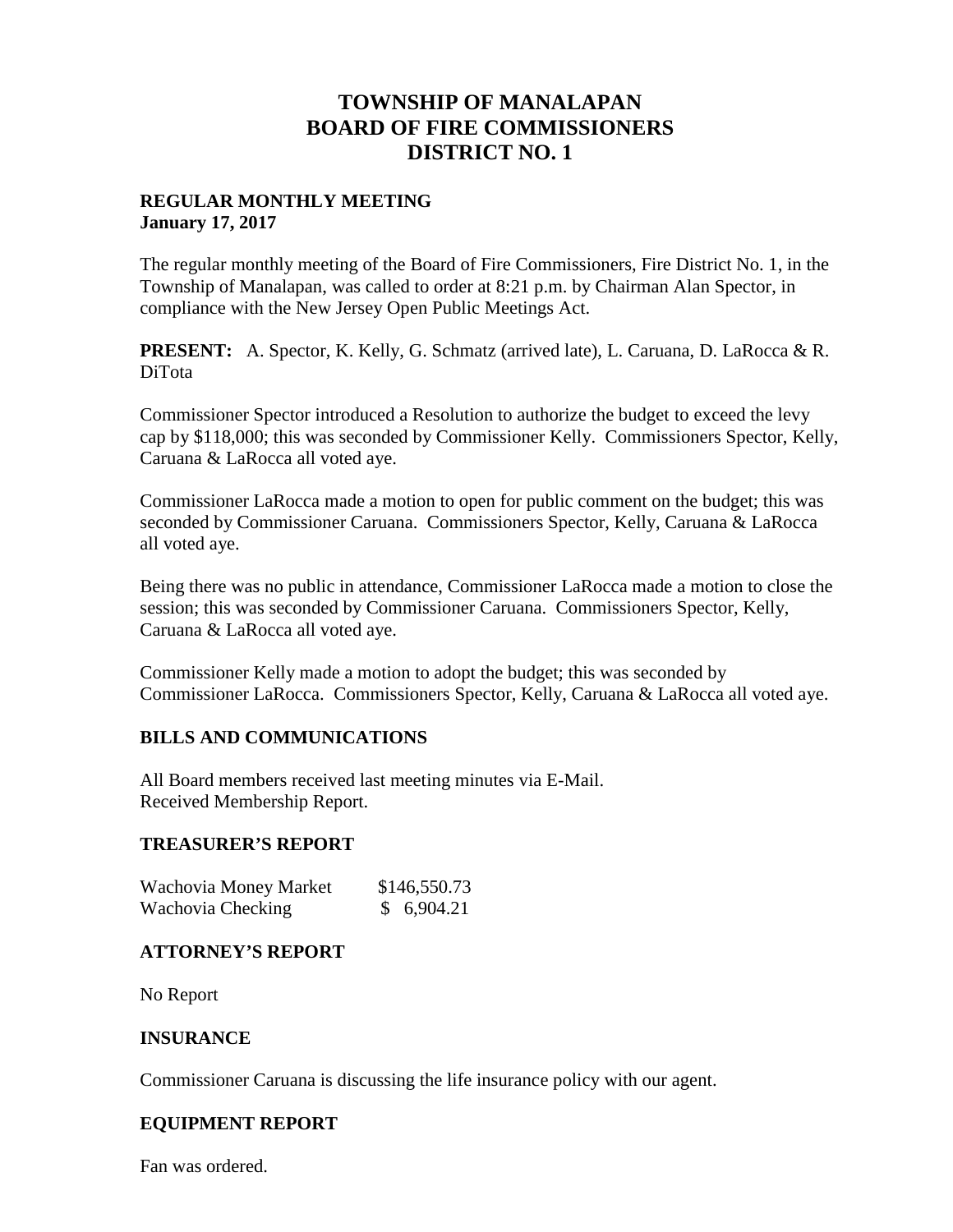Scott pack was returned and one was sent out.

# **RADIO REPORT**

No report.

## **TRUCK REPORT**

26-1-90 and 26-1-91 – ladders were retested and both passed.

## **CHIEF'S REPORT**

No report.

# **ASSOCIATION REPORT**

No report.

## **TRUSTEES' REPORT**

No report.

### **OLD BUSINESS**

See attached.

### **NEW BUSINESS**

Commissioner Schmatz made a motion to pay all vouchers; this was seconded by Commissioner Kelly. All voted aye.

Commissioner Kelly made a motion for \$132.50 to purchase 2 emergency replacement hydrant bags from Continental Fire that were ruined in a fire; this was seconded by Commissioner LaRocca. All voted aye.

Commissioner Schmatz made a motion not to exceed \$8,500 to purchase turn out gear for Larry Kole & Jason Kole; this was seconded by Commissioner LaRocca. All voted aye.

Commissioner Schmatz made a motion not to exceed \$350 to purchase safety items from Emergency Equipment Sales for the Fire Police; this was seconded by Commissioner Kelly. All voted aye.

Commissioner Schmatz made a motion for \$1,100 to purchase 4 high visibility jackets from Emergency Equipment Sales for the Fire Police; this was seconded by Commissioner LaRocca. All voted aye.

Commissioner Spector made a motion not to exceed \$3,000 for an Ice Rescue Awareness class – pending the weather; this was seconded by Commissioner LaRocca. All voted aye.

Commissioner Spector made a motion to have the firm of Holman, Frenia & Allison PC do our audit this year; this was seconded by Commissioner Kelly. All voted aye.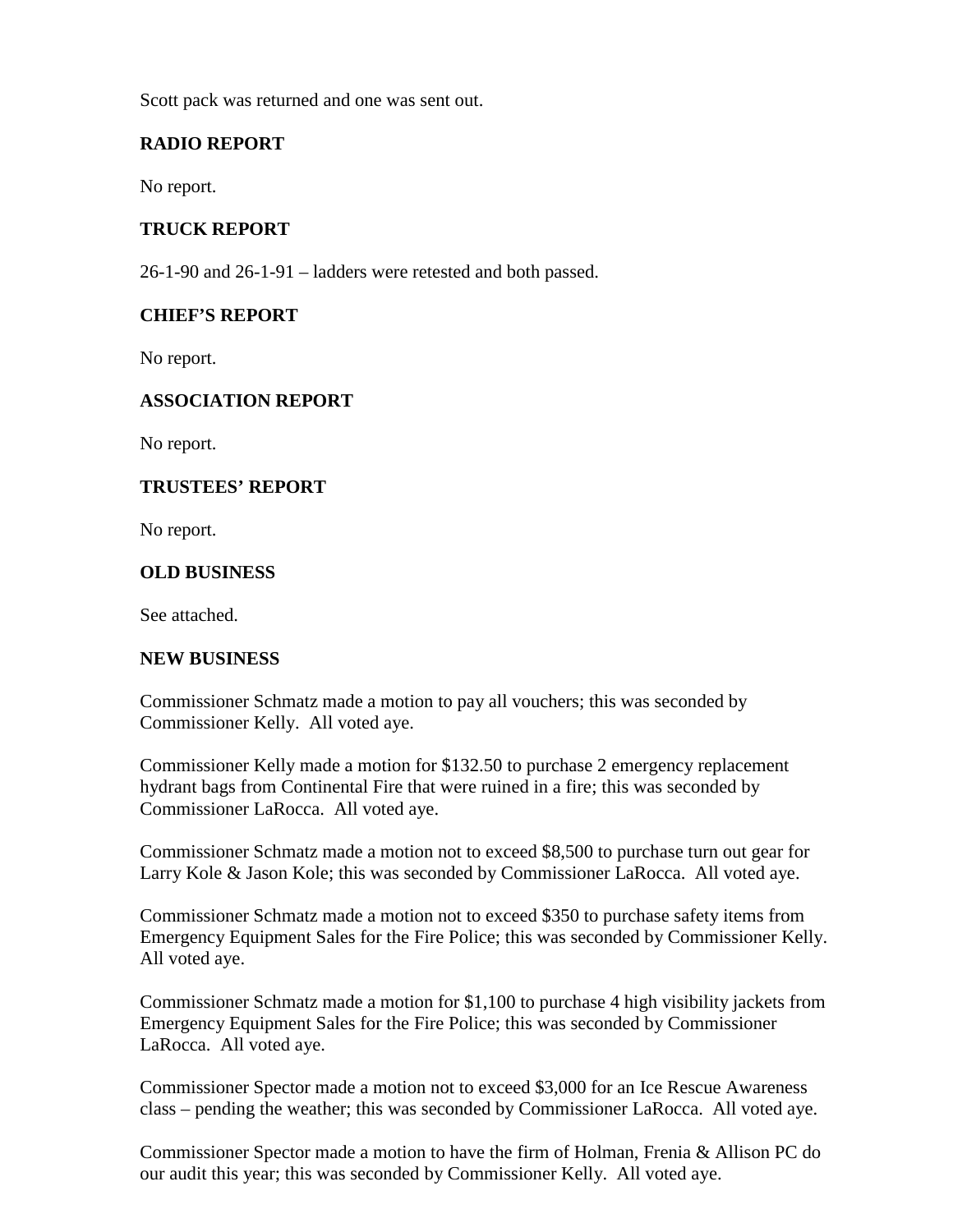Meeting opened to the public at 9:25 P.M.

A motion was made by Commissioner LaRocca to adjourn; it was seconded by Commissioner Kelly and all voted aye.

Meeting adjourned at 9:27 P.M.

Respectfully submitted, Kenneth Kelly, Clerk